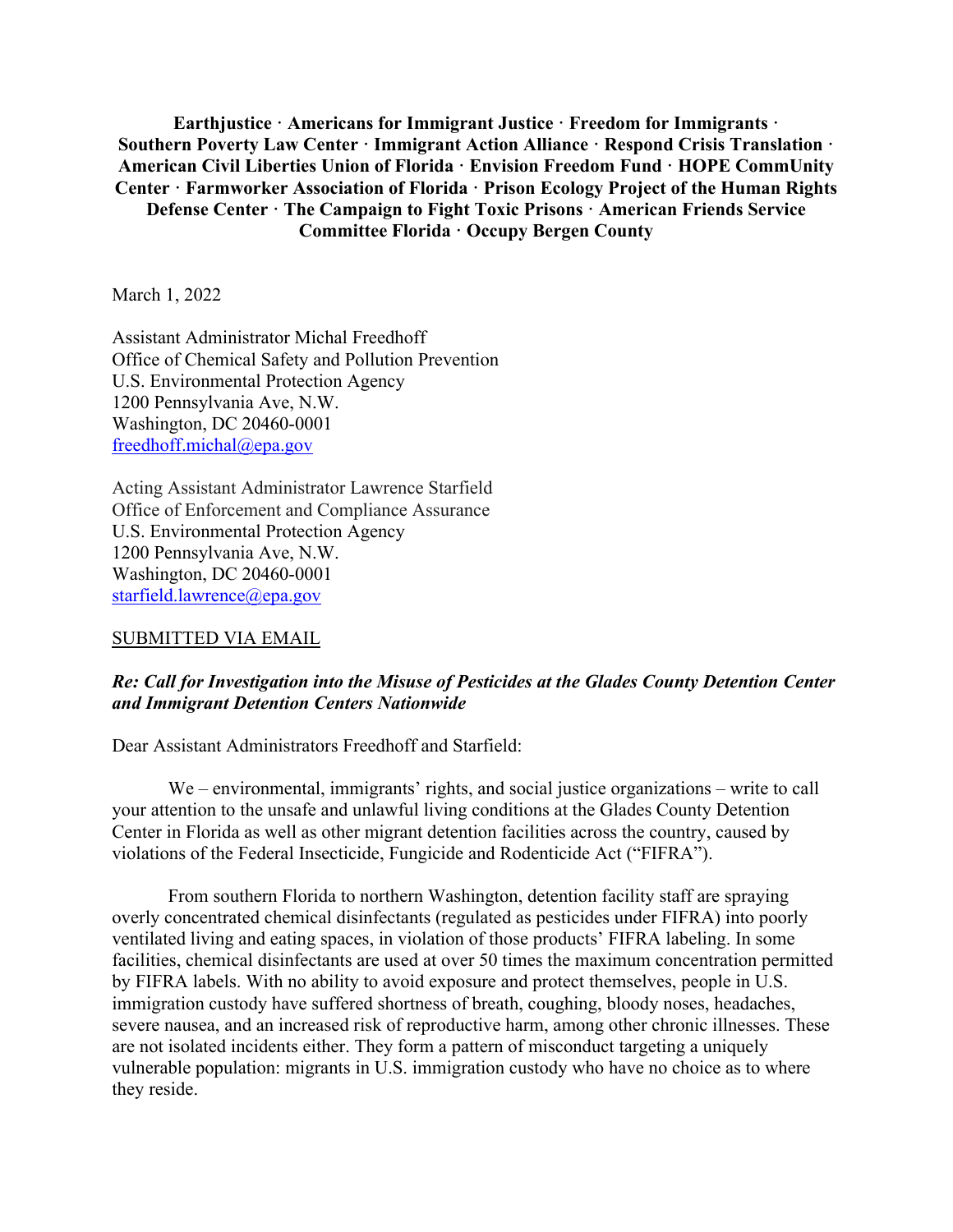We urge the Environmental Protection Agency ("EPA") to immediately investigate FIFRA violations at migrant detention facilities nationwide – including the Glades County Detention Center – and to take all enforcement measures necessary to protect people in immigration custody and hold those facilities accountable for their environmental violations. If migrant detention facilities cannot be operated safely and in compliance with FIFRA, they should be shut down.

# **A. Staff at the Glades County Detention Center routinely misuse chemical disinfectants, significantly harming the health of people detained.**

On any given day, tens of thousands of adults and children in U.S. immigration custody are held in more than 200 detention facilities nationwide. People in these facilities are subject to overcrowded and unsanitary living conditions,<sup>[1](#page-1-0)</sup> racist taunts,<sup>[2](#page-1-1)</sup> sexual abuse,<sup>[3](#page-1-2)</sup> and other dehumanizing behavior. Over the last two years, the Covid-19 pandemic has only made living conditions worse. Unwilling to maintain social distancing among those in custody or to release people to comply with recommended public health advice, facility operators have drastically increased their reliance on chemical disinfectants. These measures have not, however, prevented Covid-19 outbreaks at detention facilities, but instead have harmed the people sprayed with or otherwise exposed to those products.[4](#page-1-3) When these products are sprayed, their aerosols spread through the air of detention facilities that lack adequate ventilation, causing people to choke and cough and exacerbating the spread of Covid-19.

The Glades County Detention Center ("Glades"), in Moore Haven, Florida, is one such facility where migrants held in Immigration and Customs Enforcement ("ICE") custody experience these egregious harms. At Glades, staff spray chemical disinfectants into poorly ventilated and crowded living areas multiple times a day.[5](#page-1-4) As one person detained at Glades explained:

[https://static1.squarespace.com/static/5a33042eb078691c386e7bce/t/6127a66552e8b52e7b718445/1629988453454/](https://static1.squarespace.com/static/5a33042eb078691c386e7bce/t/6127a66552e8b52e7b718445/1629988453454/CRCL_Conditions+for+Women+at+Glades_8.26.2021-final.pdf) [CRCL\\_Conditions+for+Women+at+Glades\\_8.26.2021-final.pdf;](https://static1.squarespace.com/static/5a33042eb078691c386e7bce/t/6127a66552e8b52e7b718445/1629988453454/CRCL_Conditions+for+Women+at+Glades_8.26.2021-final.pdf) Memorandum from Shutdown Glades Coalition, to Department of Homeland Security, Re: Racism at Glades County Detention Center (Nov. 18, 2021),

<span id="page-1-0"></span><sup>1</sup> *See* Quinn Owen, *DHS watchdog finds 'egregious violations' at ICE immigrant detention facilities*, ABC NEWS (June 6, 2019)[, https://abcnews.go.com/Politics/dhs-watchdog-finds-egregious-violations-ice-immigrant](https://abcnews.go.com/Politics/dhs-watchdog-finds-egregious-violations-ice-immigrant-detention/story?id=63534100)[detention/story?id=63534100.](https://abcnews.go.com/Politics/dhs-watchdog-finds-egregious-violations-ice-immigrant-detention/story?id=63534100) 2 *See* Immigrant Action Alliance et al., Complaint "Re: Violations of Womens' Civil Rights, Toxic Chemical Spray,

<span id="page-1-1"></span>Sexual Voyeurism, and other Abuses at the Glades County Detention Center (Florida)" 6–7 (Aug. 26, 2021) ("August 2021 Immigrant Action Alliance Complaint"),

[https://www.aclufl.org/sites/default/files/field\\_documents/memo\\_to\\_dhs\\_re\\_racism\\_at\\_glades\\_detention\\_center\\_11.](https://www.aclufl.org/sites/default/files/field_documents/memo_to_dhs_re_racism_at_glades_detention_center_11.18.21.pdf)<br>18.21.pdf.

<span id="page-1-2"></span><sup>&</sup>lt;sup>3</sup> See Lomi Kriel, *ICE Guards "Systematically" Sexually Assault Detainees in an El Paso Detention Center, Lawyers Say*, PROPUBLICA (Aug. 14, 2020), [https://www.propublica.org/article/ice-guards-systematically-sexually](https://www.propublica.org/article/ice-guards-systematically-sexually-assault-detainees-in-an-el-paso-detention-center-lawyers-say)[assault-detainees-in-an-el-paso-detention-center-lawyers-say;](https://www.propublica.org/article/ice-guards-systematically-sexually-assault-detainees-in-an-el-paso-detention-center-lawyers-say) August 2021 Immigrant Action Alliance Complaint at 5-6.

<span id="page-1-3"></span><sup>4</sup> *Immigration Detention and Covid-19*, Brennan Center for Justice (Jan. 7, 2022),

[https://www.brennancenter.org/our-work/research-reports/immigration-detention-and-covid-19;](https://www.brennancenter.org/our-work/research-reports/immigration-detention-and-covid-19) Immigrant Action Alliance et al., Complaint "Re: Violations of Civil Rights, COVID-19 Protocols, Reckless Endangerment, and other Abuses at the Glades County Detention Center (Florida)" 12–21 (Feb. 22, 2021) ("February 2021 Immigrant Action Alliance Complaint"), [https://www.aclufl.org/sites/default/files/ffi\\_crcl\\_glades.pdf.](https://www.aclufl.org/sites/default/files/ffi_crcl_glades.pdf)

<span id="page-1-4"></span><sup>5</sup> *See* February 2021 Immigrant Action Alliance Complaint at 15.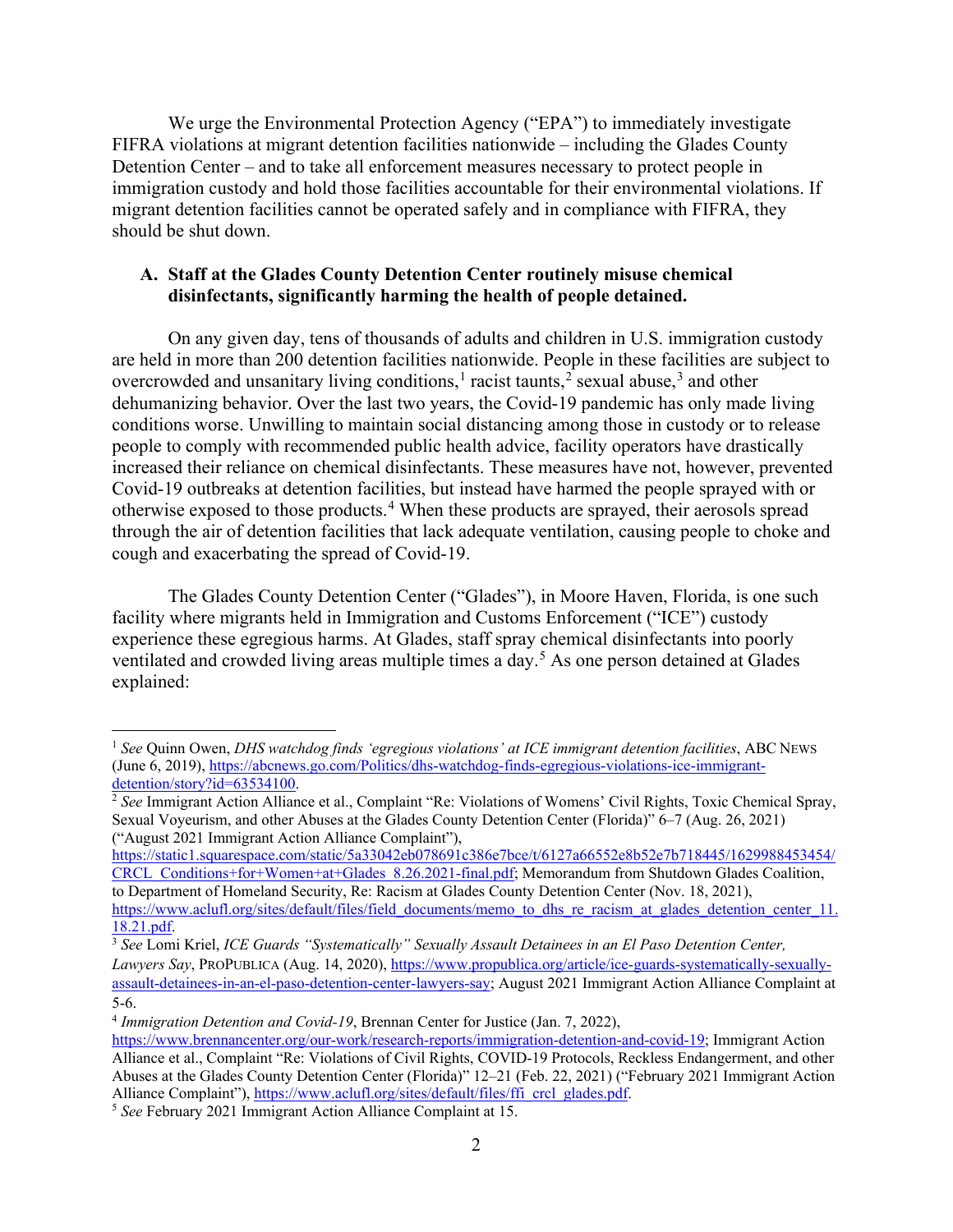The facility staff continues to spray the disinfectant while we are all in the pod. The chemical that is used causes us difficulty to breathe and also burns our eyes. When the chemical is sprayed, it goes all over the whole pod. The chemical also causes us to cough, which could potentially further the spread of [Covid-19]. $^6$  $^6$ 

The people detained are not allowed to leave the area after the chemical is sprayed, forcing them to hide under their bedsheets or a blanket until the cloud of chemicals dissipates.<sup>[7](#page-2-1)</sup> Those who are detained experience difficulty breathing, eye pain, nosebleeds, severe nausea, headaches, and other harms from chemical disinfectants.<sup>[8](#page-2-2)</sup> For the many people with pre-existing respiratory conditions, these conditions become even more dangerous.

People detained do not receive timely or adequate medical care to address the health impacts of these disinfectants. For example, a person detained in Glades who experienced shortness of breath and chronic pain from the chemical disinfectant reported that, "they keep telling me and other people with medical issues that there is nothing wrong with us. It's been two weeks since I put in a medical request to see the doctor and I have not gotten a response."<sup>[9](#page-2-3)</sup> When informed of peoples' complaints that the spraying made their eyes burn, the operator of the facility derisively replied: "If you spray it in your eye, yup, it will do that."<sup>[10](#page-2-4)</sup>

### **B. The misuse of chemical disinfectants at the Glades County Detention Center violates the Federal Insecticide, Fungicide and Rodenticide Act (FIFRA).**

These practices are inhumane and unlawful. The disinfectants used at Glades, including Mint and Maximum Neutral, are FIFRA-registered antimicrobial pesticides. FIFRA section 12(a) provides that "[i]t shall be unlawful for any person . . . to use any registered pesticide in a manner inconsistent with its labeling."<sup>[11](#page-2-5)</sup> A pesticide's "labeling" includes not only its EPAapproved label, but also "all other written, printed, or graphic matter . . . accompanying the pesticide or device at any time," including its safety data sheets ("SDS").<sup>[12](#page-2-6)</sup>

The SDS for Maxim Neutral states that it "[c]auses burns and may result in permanent injury to eyes," and that inhalation of "[m]ists and vapors can irritate the throat and respiratory

<span id="page-2-0"></span><sup>&</sup>lt;sup>6</sup> *Id.* at 16 (quoting Declaration of Petitioner Astley Thomas ¶ 12, Gayle v. Meade, No. 1:20-cv-21553-MGC (S.D. Fla. June 16, 2020), ECF No. 163-3).

<span id="page-2-1"></span><sup>7</sup> August 2021 Immigrant Action Alliance Complaint at 4.

<span id="page-2-2"></span><sup>8</sup> *Id.* at 15; Matthew Phelan, *Immigrants in U.S. Detention Exposed to Hazardous Disinfectants Every Day*, SCIENTIFIC AMERICAN (Sept. 17, 2021), [https://www.scientificamerican.com/article/immigrants-in-u-s-detention](https://www.scientificamerican.com/article/immigrants-in-u-s-detention-exposed-to-hazardous-disinfectants-every-day/)[exposed-to-hazardous-disinfectants-every-day/.](https://www.scientificamerican.com/article/immigrants-in-u-s-detention-exposed-to-hazardous-disinfectants-every-day/)<br><sup>9</sup> February 2021 Immigrant Action Alliance Complaint at 15.

<span id="page-2-3"></span>

<span id="page-2-4"></span><sup>&</sup>lt;sup>10</sup> Hunter Walker, *Immigrant detainees say ICE is using coronavirus disinfectant sprays that cause bleeding. burns and pain*, YAHOO (May 29, 2020), https://www.yahoo.com/now/immigrant-detainees-say-ice-is-using-coronavirus-disinfectant-sprays-that-cause-bleeding-burns-and-pain-170426900.html.

<span id="page-2-6"></span><span id="page-2-5"></span><sup>&</sup>lt;sup>11</sup> 7 U.S.C. § 136j(a)(2)(G).<br><sup>12</sup> Id. § 136(p)(2)(A); see EPA, Pesticide Registration (PR) Notice 2012-1: Material Safety Data Sheets as Pesticide *Labeling* 1 (Apr. 20, 2012),<https://www.epa.gov/sites/default/files/2014-04/documents/pr2012-1.pdf> (affirming that "a[] Safety Data Sheet . . . that accompanies a pesticide product is considered part of the pesticide's labeling" for the purpose of FIFRA).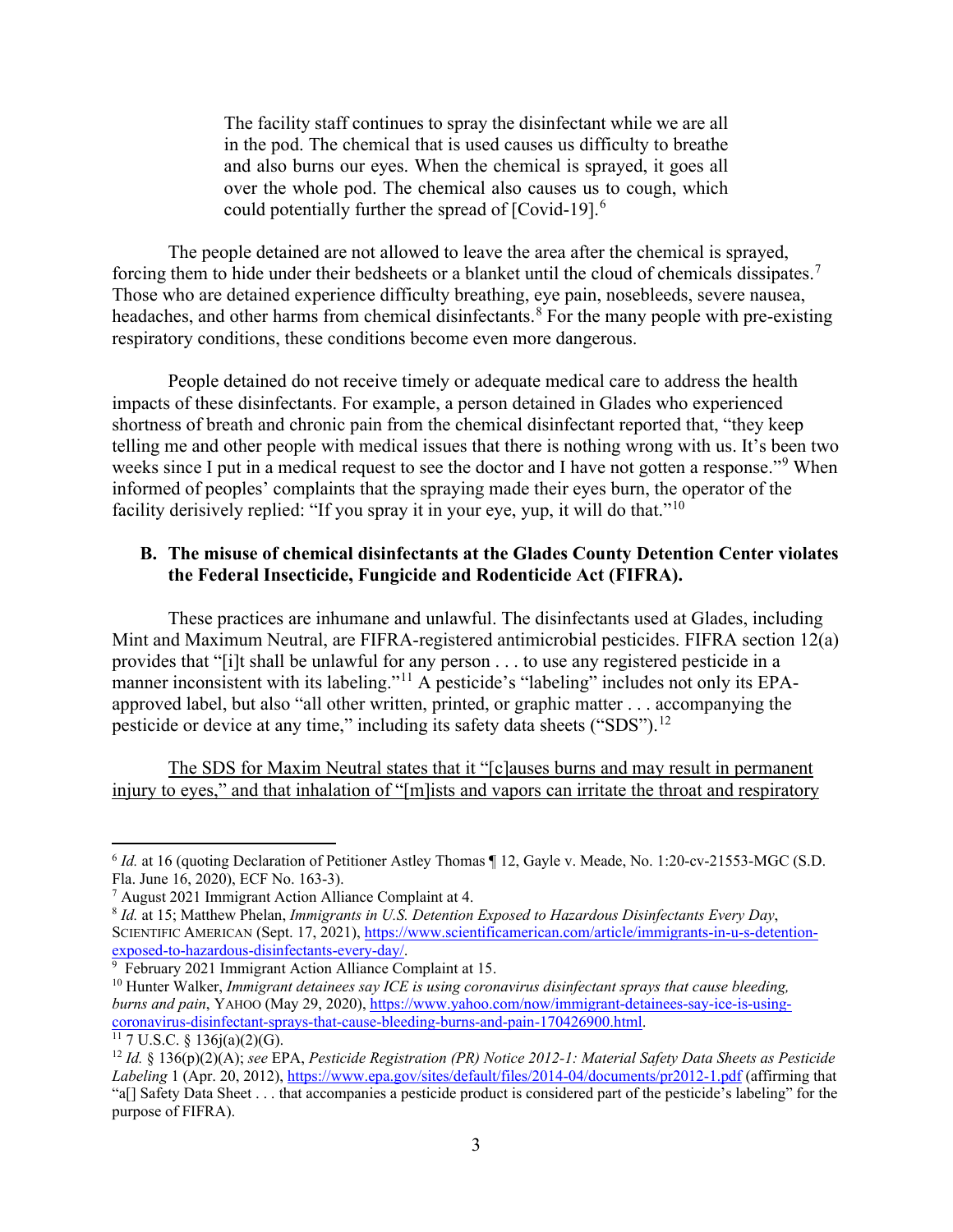tract" and cause "headaches, dizziness, and drowsiness."<sup>[13](#page-3-0)</sup> To prevent those harms, the SDS states that the pesticide may be used only in spaces with "adequate ventilation" that are "equivalent to outdoors,"[14](#page-3-1) and that people who inhale the product should be "remove[d] to fresh air and ke[pt] at rest in a position comfortable for breathing."[15](#page-3-2)

Similarly, the SDS for Mint provides that it "causes skin irritation . . . [and] serious eye damage," and that it should be used only with "adequate ventilation" and should not be inhaled.<sup>[16](#page-3-3)</sup> Not only have both of these products been used in a manner inconsistent with their labeling, but the head of the detention division at the Glades County Detention Center instructed staff to "mix one gallon of the mint [*sic*] with a half-gallon or so of water," [17](#page-3-4) a 2:1 ratio that is **64 times greater** than the maximum concentration permitted by Mint's FIFRA labeling.[18](#page-3-5)

In addition to those acute harms, the products used at Glades are also associated with other serious chronic health effects. Maximum Neutral and Mint are both made from quaternary ammonium compounds ("QACs"), a class of chemicals associated with reproductive harm and serious birth defects.<sup>[19](#page-3-6)</sup> Short-term exposure to one of the active ingredients in these disinfectants – alkyl C-12-16 dimethylbenzyl ammonium chloride – can cause DNA damage.<sup>[20](#page-3-7)</sup> Another active ingredient – didecyl dimethyl ammonium chloride – has been identified as a potential endocrine disruptor that can interfere with hormone functions.<sup>[21](#page-3-8)</sup>

These risks are exacerbated by the other harms and injustices that those in U.S. immigration custody face, as many individuals have been separated from their families, denied adequate medical attention, and subjected to racial and sexual abuse. As EPA has acknowledged, "[t]he presence of non-chemical stressors . . . may also exacerbate the effects of . . . chemical exposures."<sup>[22](#page-3-9)</sup>

# **C. Migrant detention centers across the country routinely misuse chemical disinfectants in violation of FIFRA.**

The situation at Glades is unacceptable and would warrant immediate action even if it were an isolated incident of non-compliance. Tragically, it is not. EPA has investigated similar

<span id="page-3-1"></span><span id="page-3-0"></span><sup>13</sup> Midlab, *Safety Data Sheet* 2 (Dec. 26, 2017)[, https://www.midlab.com/wp-content/uploads/SDS-040200.pdf.](https://www.midlab.com/wp-content/uploads/SDS-040200.pdf) <sup>14</sup> *Id.* at 3.

<span id="page-3-2"></span> $15$  *Id.* at 2.

<span id="page-3-3"></span><sup>&</sup>lt;sup>16</sup> Gurtler Indus., Inc., *Safety Data: Mint Disinfectant Plus* 3-4 (May 6, 2015), <u>https://www.a-1products.com/wp-content/uploads/2016/06/Mint-Disinfectant-Plus-5.6.2015.pdf.</u>

<span id="page-3-4"></span><sup>&</sup>lt;sup>17</sup> Matthew Phelan, *Immigrants in U.S. Detention Exposed to Hazardous Disinfectants Every Day*, SCIENTIFIC AMERICAN (Sept. 17, 2021), [https://www.scientificamerican.com/article/immigrants-in-u-s-detention-exposed-to](https://www.scientificamerican.com/article/immigrants-in-u-s-detention-exposed-to-hazardous-disinfectants-every-day/)[hazardous-disinfectants-every-day/](https://www.scientificamerican.com/article/immigrants-in-u-s-detention-exposed-to-hazardous-disinfectants-every-day/) (alteration in original) (citation omitted).

<span id="page-3-5"></span><sup>18</sup> *See id*.

<span id="page-3-6"></span><sup>&</sup>lt;sup>19</sup> Earthjustice, *Health Effects of Exposure to HDQ Neutral*[, https://earthjustice.org/sites/default/files/files/fact-sheet](https://earthjustice.org/sites/default/files/files/fact-sheet-health-effects-hdq-neutral.pdf)[health-effects-hdq-neutral.pdf.](https://earthjustice.org/sites/default/files/files/fact-sheet-health-effects-hdq-neutral.pdf) 20 *Id.* at 1.

<span id="page-3-7"></span>

<sup>21</sup> Midlab, *Safety Data Sheet* 2 (Dec. 26, 2017)[, https://earthjustice.org/sites/default/files/files/fact-sheet-health-](https://earthjustice.org/sites/default/files/files/fact-sheet-health-effects-hdq-neutral.pdf)

<span id="page-3-9"></span><span id="page-3-8"></span>[effects-hdq-neutral.pdf.](https://earthjustice.org/sites/default/files/files/fact-sheet-health-effects-hdq-neutral.pdf)<br><sup>22</sup> EPA, *Technical Guidance for Assessing Environmental Justice in Regulatory Analysis* 18 (2016), [https://www.epa.gov/sites/default/files/2016-06/documents/ejtg\\_5\\_6\\_16\\_v5.1.pdf.](https://www.epa.gov/sites/default/files/2016-06/documents/ejtg_5_6_16_v5.1.pdf)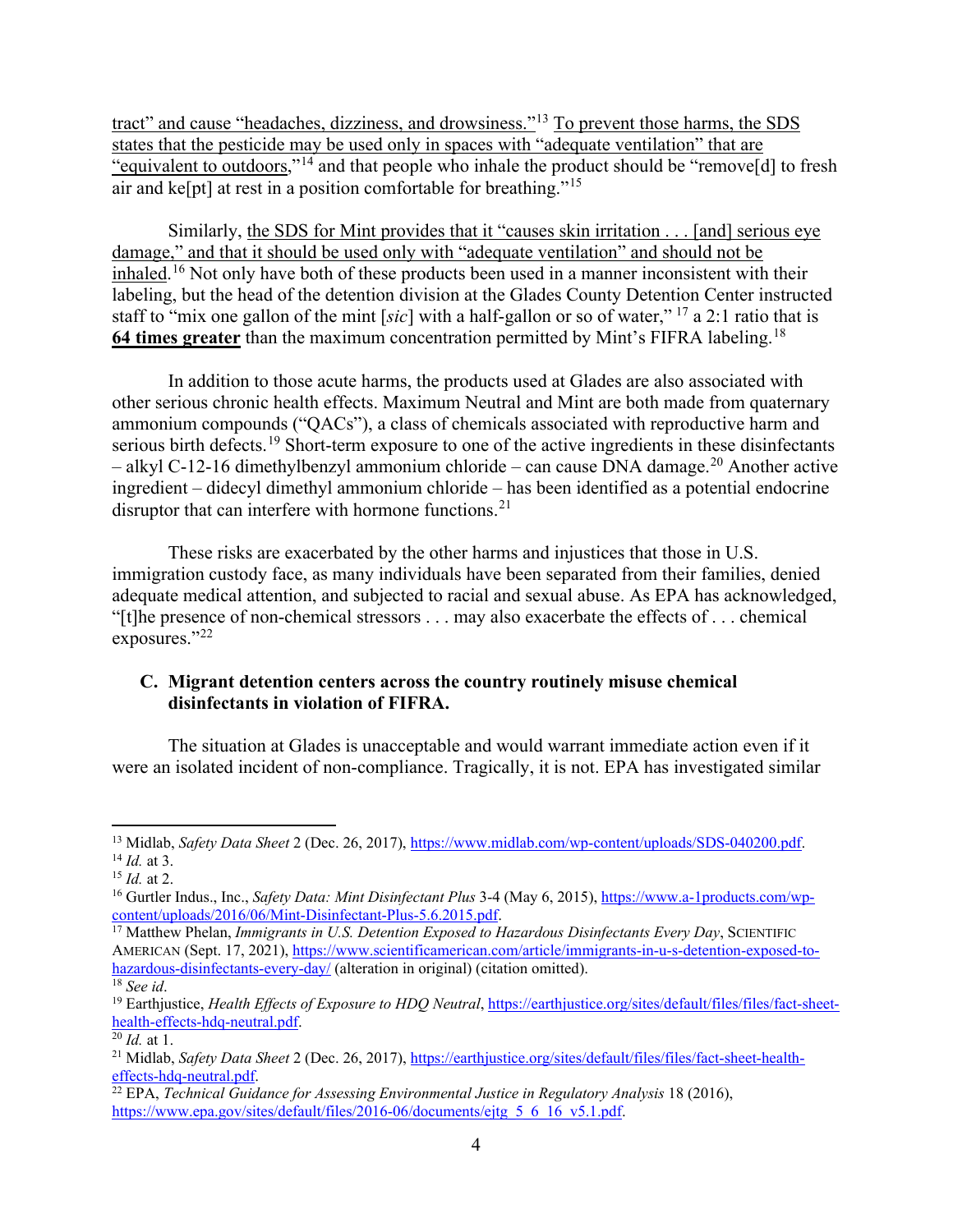harmful practices at the Adelanto ICE Processing Center ("Adelanto") in California and the Northwest ICE Processing Center in Washington.

In March 2020, EPA Region IX issued a notice of warning to the GEO Group, Inc., a private operator of prisons and detention centers, after an EPA investigation revealed years of FIFRA violations at Adelanto that were strikingly similar to those described at Glades.<sup>[23](#page-4-0)</sup> The GEO Group used a similar QAC chemical disinfectant (HDQ Neutral) in concentrations twice those permitted by its FIFRA label, without providing adequate protective equipment or adhering to the labeling requirements that are designed to prevent adverse reactions. People detained in Adelanto reported difficulty breathing, lung pain, eye irritation and other harms from the continuous spraying of HDQ Neutral. [24](#page-4-1) One individual reported:

> The guards have started spraying [HDQ Neutral] everywhere, all over everything, all the time. It causes a terrible reaction on our skin. When we ask for medical assistance, they just give us some cream to put over it. The spray also hurts our airways. When I blow my nose, blood comes out. They are treating us like animals. One person fainted and was taken out, I don't know what happened to them. There is no fresh air.<sup>[25](#page-4-2)</sup>

EPA investigators issued a warning to the GEO Group for use of HDQ Neutral at concentrations twice those permitted under FIFRA. A GEO Group attorney attempted to justify that unlawful concentrations by stating they were permitted for "animal premise disinfectant or animal virucidal uses," defending their conduct by comparing people in U.S. immigration custody to animals in slaughterhouses.<sup>26</sup> The fact that EPA saw fit to issue a warning to the GEO Group for use of a chemical disinfectant in concentrations **twice** those permitted by FIFRA demonstrates the urgent need for an investigation at Glades, where there is evidence that chemical disinfectants are being used in concentrations **64 times greater** than permitted by the FIFRA labeling.

In July 2021, EPA issued a similar warning to Northwest ICE Processing Center, another immigrant detention facility operated by the GEO Group in Tacoma, Washington. There, too, EPA found the facility had applied QAC-based disinfectants in eating and living spaces "in a manner inconsistent with [their] labeling."<sup>[27](#page-4-4)</sup> Those disinfectants were sprayed "up to 48 separate [times] . . . in each housing unit on a given day," including on the insides of microwaves that

<span id="page-4-0"></span><sup>23</sup> Andrea Castillo, *Prison company violated federal pesticide law in misuse of disinfectant inside immigration detention center*, LOS ANGELES TIMES (Mar. 22, 2021), [https://www.latimes.com/california/story/2021-03-](https://www.latimes.com/california/story/2021-03-22/prison-company-violated-federal-pesticide-law-in-misuse-of-disinfectant-inside-immigration-detention-center)<br>22/prison-company-violated-federal-pesticide-law-in-misuse-of-disinfectant-inside-immigration-detention-center.

<span id="page-4-1"></span> $\frac{1}{24}$  Letter from Inland Coal. for Immigrant Just. & Freedom For Immigrants, to Immigr. and Customs Enf't, Adelanto ICE Processing Ctr., and Dep't of Homeland Sec. Re: Toxic Exposure of People in ICE Detention at Adelanto to Hazardous Chemicals 1-3 (May 21, 2020),

[https://static1.squarespace.com/static/5a33042eb078691c386e7bce/t/5ecd29d03bbee218edf9a67d/1590503888290/T](https://static1.squarespace.com/static/5a33042eb078691c386e7bce/t/5ecd29d03bbee218edf9a67d/1590503888290/Toxic+Exposure+of+People+in+ICE+Detention+at+Adelanto+to+Hazardous+Chemicals.pdf) [oxic+Exposure+of+People+in+ICE+Detention+at+Adelanto+to+Hazardous+Chemicals.pdf.](https://static1.squarespace.com/static/5a33042eb078691c386e7bce/t/5ecd29d03bbee218edf9a67d/1590503888290/Toxic+Exposure+of+People+in+ICE+Detention+at+Adelanto+to+Hazardous+Chemicals.pdf) 25 *Id.* at 2.

<span id="page-4-3"></span><span id="page-4-2"></span><sup>26</sup> EPA Region 9 Enf' Div., *Inspection Report* 7 (Dec. 4, 2020) (Attachment A).

<span id="page-4-4"></span><sup>&</sup>lt;sup>27</sup> FIFRA Notice of Warning from Morgan Jencius, Chief, Air and Land Enf't Branch, EPA, to Bruce Scott, Assistant Facility Adm'r, GEO Gr., Inc. 1 (July 6, 2021) (Attachment B).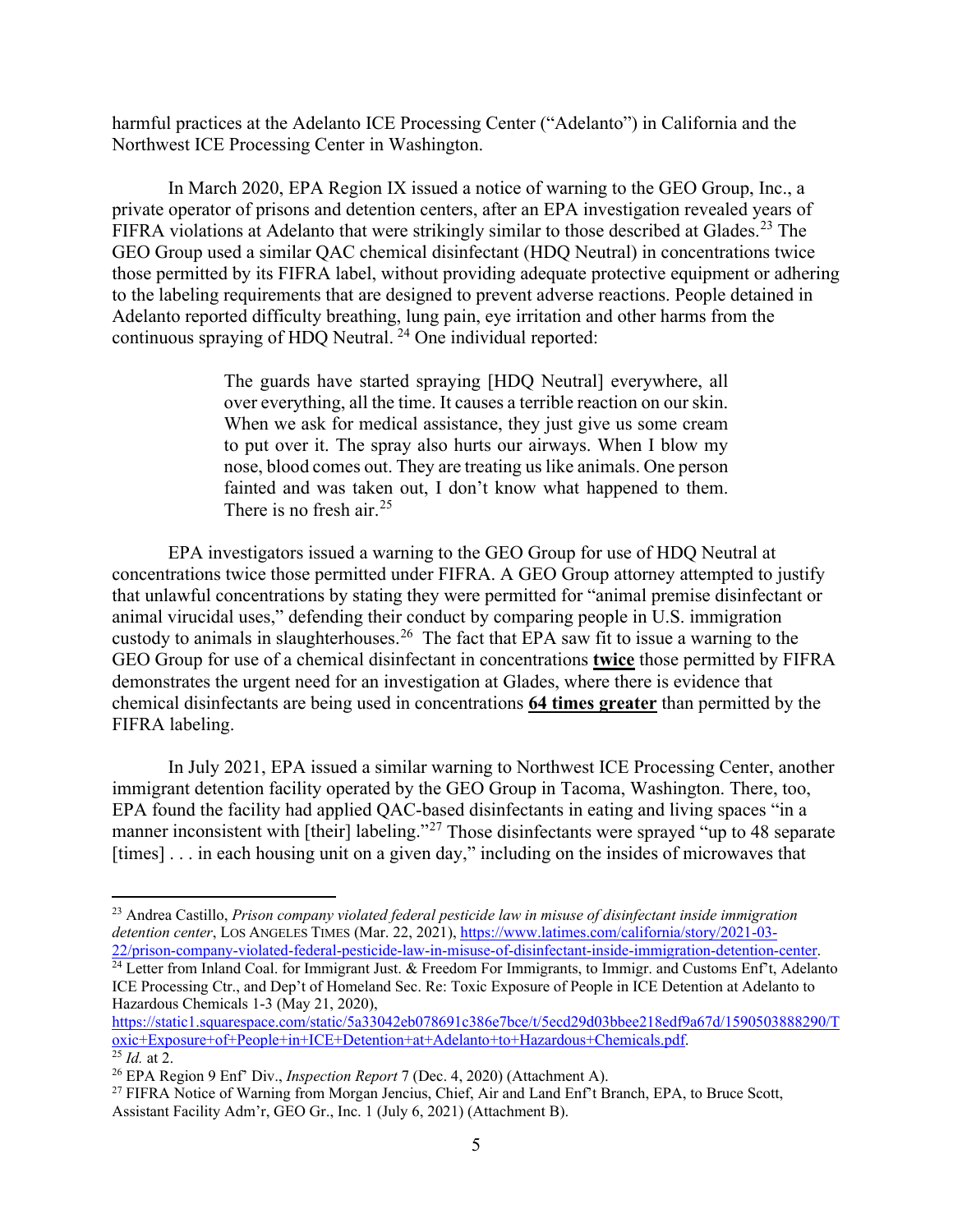detained individuals used to heat their food.<sup>[28](#page-5-0)</sup> Similar to Glades and Adelanto, people in the Northwest ICE Processing Center reported nosebleeds, coughing fits, and sore throats from their daily exposure to those products.<sup>[29](#page-5-1)</sup>

In 2020, the United States District Court for the Central District of California found that "the use of HDQ Neutral in Adelanto's housing units is objectively unreasonable and in callous disregard for the reasonable safety of the civil detainees who are housed there."<sup>[30](#page-5-2)</sup> The court ordered the government to "immediately stop using HDQ Neutral in all housing units and other indoor spaces at Adelanto that are occupied or used by detainees."[31](#page-5-3) Nevertheless, to the detriment of the health and safety of those detained, this dangerous and unlawful application of chemicals continues in Adelanto and other facilities such as Glades.

# **D. EPA must investigate FIFRA compliance at migrant detention centers, use the full extent of its authority to end the unlawful application of toxic chemicals, and protect detained people's health and safety.**

As the agency responsible for enforcing FIFRA and protecting the public from unsafe pesticide exposures, we demand that EPA commence an immediate investigation of FIFRA compliance at the Glades County Detention Center and other immigrant detention centers nationwide. EPA should use the full extent of its enforcement authority to end the unlawful application of chemical disinfectants in those facilities, including imposing civil penalties for each violation and seeking injunctive relief.<sup>[32](#page-5-4)</sup> Finally, the government should order the immediate closure of any immigrant detention facilities that continue to violate FIFRA and place the health and safety of those in their custody at risk.

We appreciate your attention to this letter and request a meeting to discuss EPA's next steps.

<span id="page-5-1"></span><sup>29</sup> FIFRA Notice of Warning from Morgan Jencius, Chief, Air and Land Enf't Branch, EPA, to Bruce Scott, Assistant Facility Adm'r, GEO Group, Inc. 2 (July 6, 2021) (Attachment C); Tina Vasquez, *EPA warns an immigrant detention center to stop cleaning microwaves with pesticides*, THE COUNTER (Aug. 11, 2021),

<span id="page-5-0"></span><sup>28</sup> *Id.* at 2; Tina Vasquez, *EPA warns an immigrant detention center to stop cleaning microwaves with pesticides*, THE COUNTER (Aug. 11, 2021), [https://thecounter.org/ice-processing-detention-center-immigration-tacoma](https://thecounter.org/ice-processing-detention-center-immigration-tacoma-pesticides-covid/)[pesticides-covid/.](https://thecounter.org/ice-processing-detention-center-immigration-tacoma-pesticides-covid/)

<span id="page-5-2"></span>[https://thecounter.org/ice-processing-detention-center-immigration-tacoma-pesticides-covid/.](https://thecounter.org/ice-processing-detention-center-immigration-tacoma-pesticides-covid/) 30 *Roman v. Wolf*, 2020 WL 5797918, at \*5 (C.D. Cal. Sept. 29, 2020), *aff'd in part, vacated in part*, 977 F.3d 935 (9th Cir. 2020).

<span id="page-5-3"></span> $31$  *Id.* at  $*6$ .

<span id="page-5-4"></span><sup>32</sup> *See* 7 U.S.C. § 136l(a) (authorizing EPA to assess penalties for violations of FIFRA); *id.* § 136n(c) (authorizing EPA to initiate actions in federal district court seeking an injunction).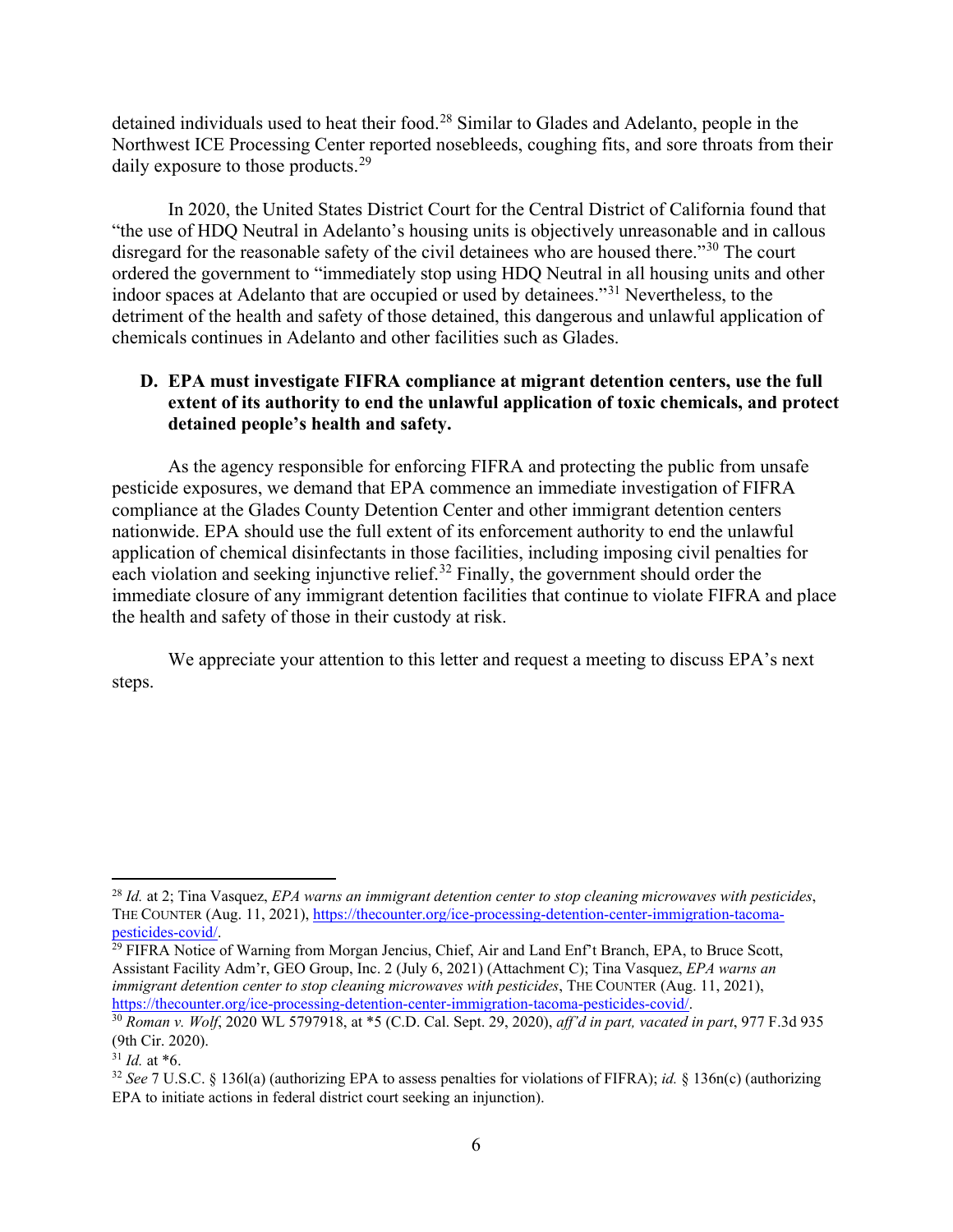Sincerely,

Jonathan Kalmuss-Katz Senior Attorney, Toxic Exposure and Health Program Earthjustice 48 Wall St., 15th Floor New York, NY 10005 [jkalmusskatz@earthjustice.org](mailto:jkalmusskatz@earthjustice.org)

Dominique Burkhardt Senior Attorney, Florida Regional Office Earthjustice 4500 Biscayne Blvd., Ste. 201 Miami, FL 33137 [dburkhardt@earthjustice.org](mailto:dburkhardt@earthjustice.org)

Deena Tumeh Associate Attorney, Washington D.C. Office Earthjustice 1001 G St. NW, Ste. 1000 Washington, D.C. 20001 [dtumeh@earthjustice.org](mailto:dtumeh@earthjustice.org)

Angeliki Bouliakis Andronis, Esq. Director, Pro Bono Program Interim Director, Detention Program Americans for Immigrant Justice 6355 NW 36th St., Ste. 2201 Miami, FL 33166 [abouliakis@aijustice.org](mailto:abouliakis@aijustice.org)

Sofia Casini Director of Visitation Advocacy Strategies Freedom for Immigrants 1322 Webster St., #300 Oakland, CA 94612 [scasini@freedomforimmigrants.org](mailto:scasini@freedomforimmigrants.org)

Andrea Ruiz-Sorrentini Litigation Advocate Southern Poverty Law Center 100 Biscayne Blvd. Miami, FL 33132 [andrea.ruiz-sorrentini@splcenter.org](mailto:andrea.ruiz-sorrentini@splcenter.org)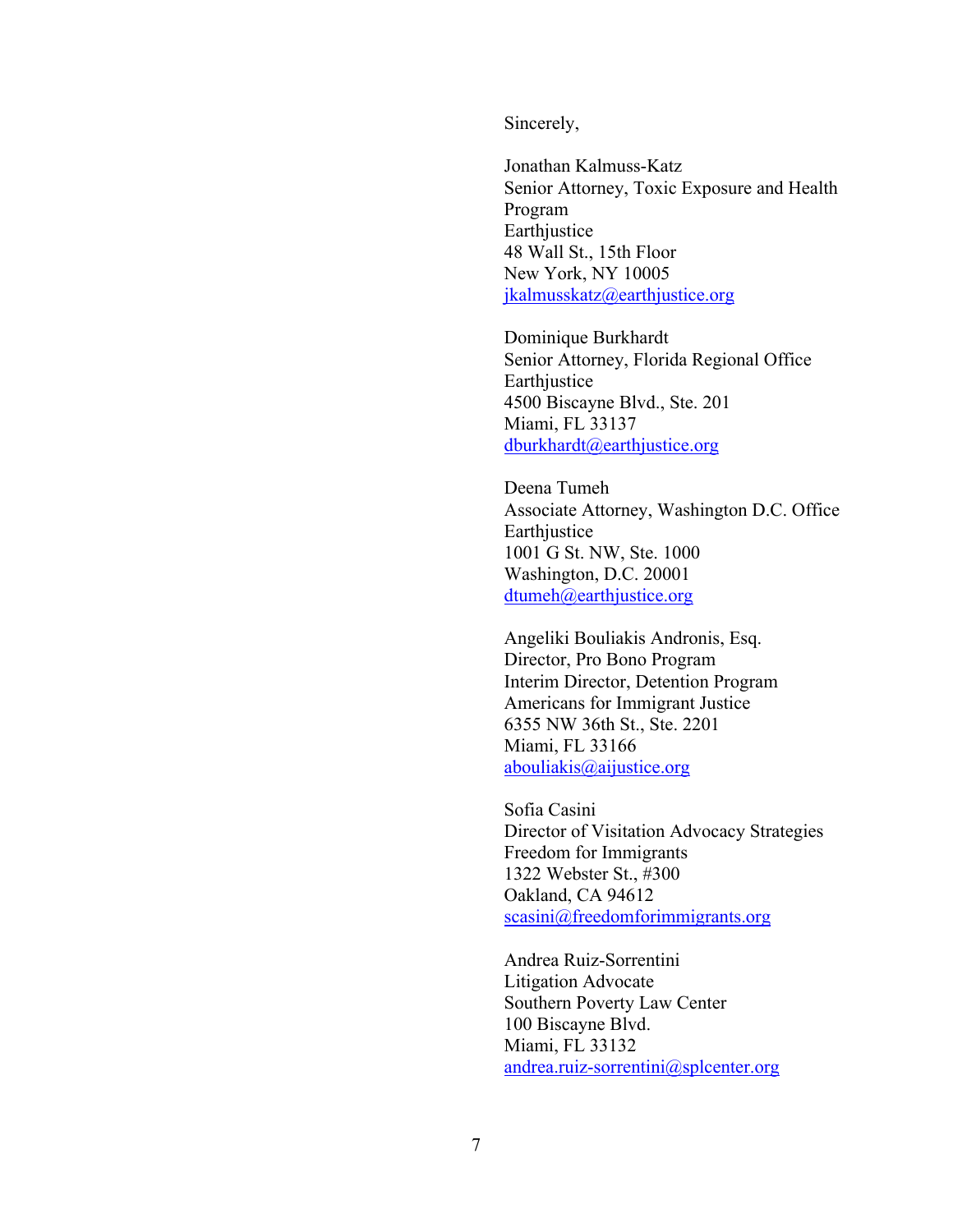Rebecca Talbot Glades Lead Immigrant Action Alliance [rebecca@immigrantactionalliance.org](mailto:rebecca@immigrantactionalliance.org)

Meryl Ranzer Communications Lead Respond Crisis Translation [meryl@respondcrisistranslation.org](mailto:meryl@respondcrisistranslation.org)

Katie Blankenship Deputy Legal Director American Civil Liberties Union of Florida 4343 W. Flagler St., Ste. 400 Miami, FL 33134 [kblankenship@aclufl.org](mailto:kblankenship@aclufl.org)

Tania Mattos Director of Advocacy and Policy Envision Freedom Fund 195 Montague St., 14th Floor Brooklyn, NY 11202 [tmattos@envisionfreedomfund.org](mailto:tmattos@envisionfreedomfund.org)

Andrea Montanez Advocacy Manager/LGBTQ Immigration Coordinator Hope CommUnity Center 800 S. Hawthorne Ave. Apopka, FL 32703 [amontanez@hcc-offm.org](mailto:amontanez@hcc-offm.org)

Nezahualcoyotl Xiuhtecutli General Coordinator Farmworker Association of Florida 1264 Apopka Blvd. Apopka, FL 32703 [neza@floridafarmworkers.org](mailto:neza@floridafarmworkers.org)

Panagioti Tsolkas Prison Ecology Project Human Rights Defense Center P.O. Box 1151 Lake Worth, FL 33460 [ptsolkas@prisonlegalnews.org](mailto:ptsolkas@prisonlegalnews.org)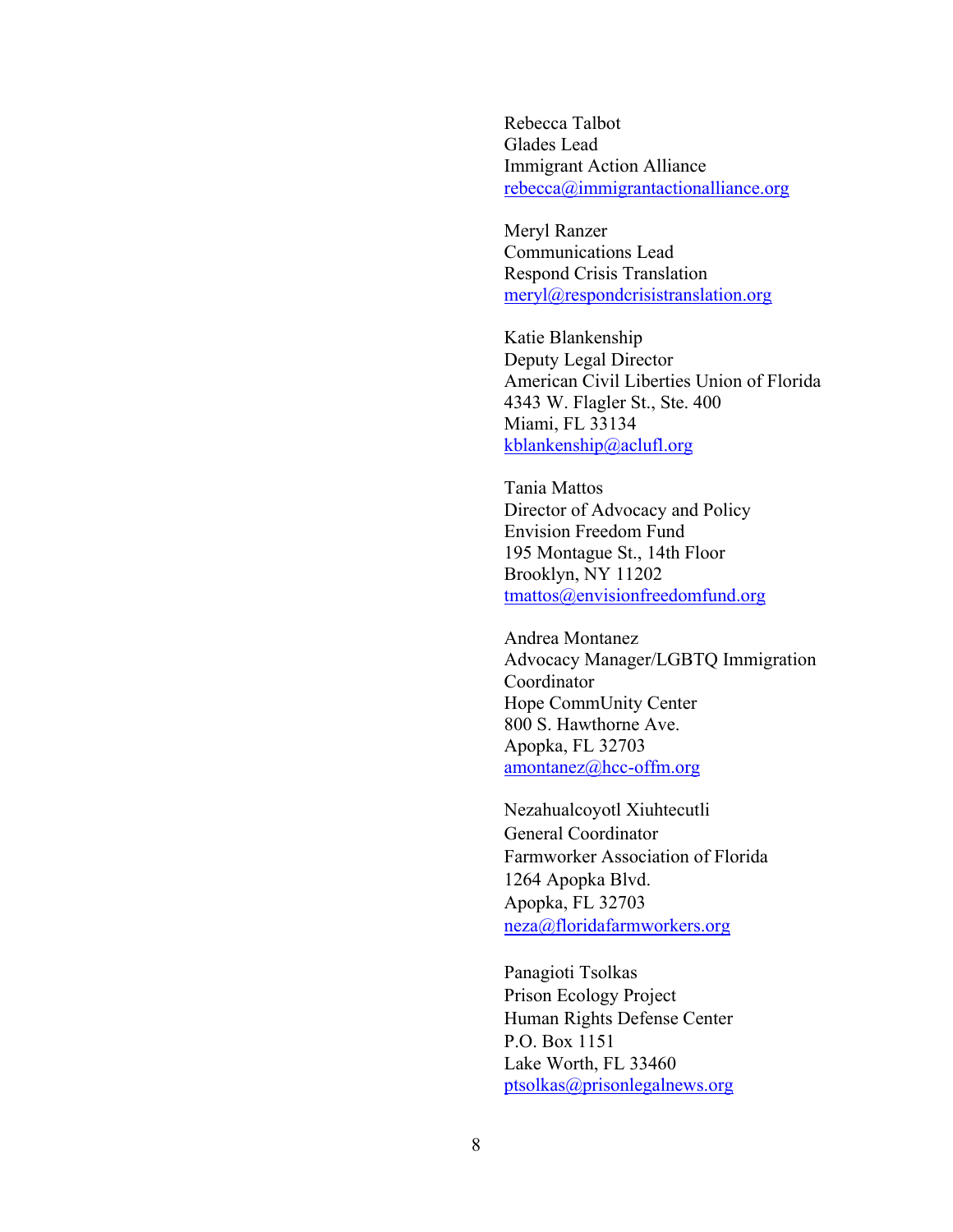Jordan E. Martinez-Mazurek National Organizer The Campaign to Fight Toxic Prisons P.O. Box 358439 Gainesville, FL 32635 [fighttoxicprisons@gmail.com](mailto:fighttoxicprisons@gmail.com)

Guadalupe De La Cruz Florida Director American Friends Service Committee Florida 12000 Biscayne Blvd., Ste. 202 North Miami, FL 3381 [gdelacruz@afsc.org](mailto:gdelacruz@afsc.org)

Sally Jane Gellert Occupy Bergen County Bergen County, NJ [sjguu@aol.com](mailto:sjguu@aol.com)

**CC:**

Edward Messina Director, Office of Pesticide Programs EPA, Office of Chemical Safety and Pollution Prevention [messina.edward@epa.gov](mailto:messina.edward@epa.gov)

Anita Pease Director, Antimicrobials Division EPA, Office of Chemical Safety and Pollution Prevention [pease.anita@epa.gov](mailto:pease.anita@epa.gov)

Charles Lee Senior Policy Advisor EPA, Office of Environmental Justice [lee.charles@epa.gov](mailto:lee.charles@epa.gov)

Loan Nguyen EPA, Office of Enforcement and Compliance Assurance [nguyen.loan@epa.gov](mailto:loan.nguyen@epa.gov)

Amanda Hauff EPA, Office of Chemical Safety and Pollution Prevention [hauff.amanda@epa.gov](mailto:amanda.hauff@epa.gov)